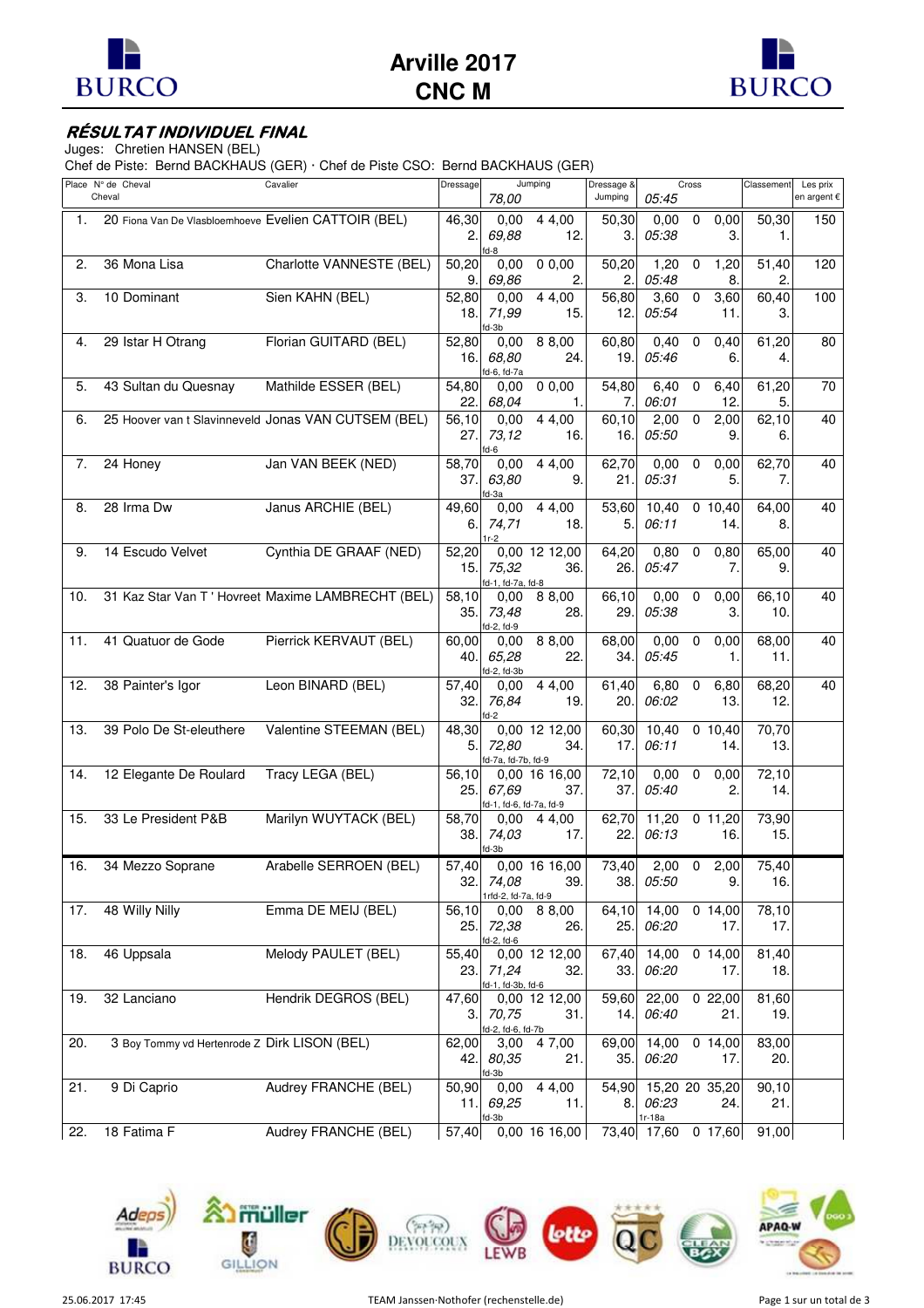



## **RÉSULTAT INDIVIDUEL FINAL**

Juges: Chretien HANSEN (BEL)

Chef de Piste: Bernd BACKHAUS (GER) · Chef de Piste CSO: Bernd BACKHAUS (GER)

|     | Place Nº de Cheval<br>Cheval                      | Cavalier                                            | Dressage      | Jumping<br>78,00                        |                            | Dressage &<br>Jumping | Cross<br>05:45                          |           | Classement | Les prix<br>en argent € |
|-----|---------------------------------------------------|-----------------------------------------------------|---------------|-----------------------------------------|----------------------------|-----------------------|-----------------------------------------|-----------|------------|-------------------------|
|     |                                                   |                                                     |               | 32. 74,33<br>fd-1, fd-3b, fd-7b, fd-9   | 40.                        | 39.                   | 06:29                                   | 20.       | 22.        |                         |
| 23. | 45 Ultiliane                                      | Chloe RATY (BEL)                                    | 50,90         | 0,00 16 16,00                           |                            | 66,90                 | 32,40                                   | 0, 32, 40 | 99,30      |                         |
|     |                                                   |                                                     | 12.           | 72.31<br>fd-1, fd-3b, fd-5, fd-9        | 38.                        | 32.                   | 07:06                                   | 22.       | 23.        |                         |
| 24. |                                                   | 23 Hilton Van Het Moerven Z Annesjien WOUTERS (BEL) | 57,40         | $0,00$ 8 8,00                           |                            | 65,40                 | 34,40                                   | 0, 34, 40 | 99,80      |                         |
|     |                                                   |                                                     | 31.           | 72.69                                   | 27.                        | 28.                   | 07:11                                   | 23.       | 24.        |                         |
| 25. | 13 Eloubet                                        | Cécile WANDERS (BEL)                                | 52,80         | fd-2, fd-6<br>0,00 12 12,00             |                            | 64,80                 | 18,00 20 38,00                          |           | 102,80     |                         |
|     |                                                   |                                                     | 16.           | 70,27                                   | 30.                        | 27.                   | 06:30                                   | 25.       | 25.        |                         |
| 26. | 7 Clyde De Lüxe                                   | Olivia LAMBOTTE (BEL)                               | 51,50         | fd-1, fd-6, fd-9<br>$0,00$ 4 4,00       |                            | 55,50                 | $1r-17a$<br>28,80 20 48,80              |           | 104,30     |                         |
|     |                                                   |                                                     | 13.           | 77,58                                   | 20.                        | 10.                   | 06:57                                   | 27.       | 26.        |                         |
| 27. | 11 Donato                                         | Tracy LEGA (BEL)                                    | 54,10         | fd-2<br>0,00 12 12,00                   |                            | 66,10                 | $1r - 14$<br>4,80 40 44,80              |           | 110,90     |                         |
|     |                                                   |                                                     | 21.           | 71,50                                   | 33.                        | 30.                   | 05:57                                   | 26.       | 27.        |                         |
| 28. | 4 Ferouk                                          | <b>Birgit PEETERS (BEL)</b>                         | 50,20         | fd-1, fd-3b, fd-4<br>$0,00 \quad 44,00$ |                            | 54,20                 | $1r-3, 1r-10$<br>24,80 40 64,80         |           | 119,00     |                         |
|     |                                                   |                                                     | 9.            | 68,45                                   | 10.                        | 6.                    | 06:47                                   | 29.       | 28.        |                         |
| 29. |                                                   | 2 Boomerang du Val d'Erefee Hugues MARCHAL (BEL)    | 63,30         | fd-1<br>0.00                            | 0,0,00                     | 63,30                 | 1r-17a, 1r-18a<br>20,40 40 60,40        |           | 123,70     |                         |
|     |                                                   |                                                     | 44.           | 74,13                                   | 6.                         | 23.                   | 06:36                                   | 28.       | 29.        |                         |
|     |                                                   | 26 Hunter vt Cauwenburg Anja VAN KERKHOVE (BEL)     | 54,10         | 0,00 12 12,00                           |                            | 66,10                 | 1r-11, 1r-17a<br>cross abandon          |           |            |                         |
|     |                                                   |                                                     | 20.           | 73,76                                   | 35.                        |                       | $31.$ $2r(rt) - 10$                     |           |            |                         |
|     | 22 Gedion van't Martendonkerf Sandra CLAEYS (BEL) |                                                     | 78,90         | fd-1, fd-3b, fd-5<br>0,00 20 20,00      |                            |                       | 98,90 cross abandon                     |           |            |                         |
|     |                                                   |                                                     | 45.           | 75,12<br>fd-1, fd-2, fd-3a, fd-6, fd-7a | 41.                        |                       | 41. 1r-6, 1r(rt)-17a                    |           |            |                         |
|     | 40 Quantus                                        | Maxime LAMBRECHT (BEL)                              | 60,00         | $0,00$ 0 $0,00$                         |                            |                       | 60,00 cross éliminé                     |           |            |                         |
|     |                                                   |                                                     | 39.           | 70,46                                   | 3.                         |                       | 15. fH(el)-10                           |           |            |                         |
|     | 27 Indy van Alsingen                              | Laure REDELE (BEL)                                  | 58,10<br>36.  | $0,00$ 0 $0,00$<br>71, 11               | 4.                         |                       | 58,10 cross éliminé<br>13. 2rfR(el)-17a |           |            |                         |
|     |                                                   | 15 Esprit Van Het Marguyhof Guido GOMMEREN (BEL)    | 56,70         | 0,00                                    | $\sqrt{0}$ 0,00            |                       | 56,70 cross éliminé                     |           |            |                         |
|     |                                                   |                                                     | 28.           | 73,55                                   | 5.                         |                       | $11.$ $fR(el)-18b$                      |           |            |                         |
|     | 47 Voltaire de l'Ermitage                         | Hombeline VANDEWALLE (BEL)                          | 56,70<br>28.  | 0,00<br>70,03                           | $\overline{4}$ 4,00<br>13. |                       | 60,70 cross éliminé<br>$18.3r$ (el)-17a |           |            |                         |
|     | 8 Corina                                          | Aurelie CHARLIER (BEL)                              | 47,60         | fd-3a<br>0,00                           | 4 4,00                     |                       | 51,60 cross éliminé                     |           |            |                         |
|     |                                                   |                                                     | 3.            | 70,83                                   | 14.                        | 4.                    | $3r$ (el)-17a                           |           |            |                         |
|     | 5 Cantawee VP de Paradis Marc GATEZ (BEL)         |                                                     | 62,00         | $f-d-1$<br>0,00                         | 8 8,00                     |                       | 70,00 cross éliminé                     |           |            |                         |
|     |                                                   |                                                     | 42.           | 67,85                                   | 23.                        |                       | 36. fH(el)-18b                          |           |            |                         |
|     | 1 Argan de Metheil                                | Oregan RENARD (BEL)                                 | 55,40         | fd-1, fd-7a<br>$0,00$ 8 8,00            |                            |                       | 63,40 cross éliminé                     |           |            |                         |
|     |                                                   |                                                     | 23.           | 70.39                                   | 25.                        |                       | 24. 2rfR(el)-17a                        |           |            |                         |
|     | 49 Florette d'Hyrencourt                          | Axelle DE JAMBLINNE (BEL)                           | 62,00         | d-6, fd-7a<br>0,00 12 12,00             |                            |                       | 74,00 cross éliminé                     |           |            |                         |
|     |                                                   |                                                     | 41.           | 65,38                                   | 29.                        |                       | 40. 3r(el)-17a                          |           |            |                         |
|     |                                                   | 30 Vaudoux du Basdeville Valentine STEEMAN (BEL)    | 49,60         | fd-2, fd-7a, fd-9<br>0,00               | 0,0,00                     |                       | 49,60 non départ cross                  |           |            |                         |
|     |                                                   |                                                     | 6.            | 74,42                                   | 7.                         | 1.                    |                                         |           |            |                         |
|     | 19 Fine Mouche Db                                 | Valentine STEEMAN (BEL)                             | 52,20<br>14.I | 3,00<br>80,03                           | 03,00<br>8.                | 9.                    | 55,20 non départ cross                  |           |            |                         |
|     | 21 Flamme van Alsingen                            | Elodie DERYCKE (BEL)                                |               | 49,60 jumping éliminé<br>$6.$ 2r(el)-4  |                            |                       |                                         |           |            |                         |
|     |                                                   | 17 Farco Du Petit Pre Ewalco Roland QUOIDBACH (BEL) |               | 41,10 non départ jumping                |                            |                       |                                         |           |            |                         |
|     | 6 Clever Boy SI Z                                 | Roland QUOIDBACH (BEL)                              | 19.           | 53,50 non départ jumping                |                            |                       |                                         |           |            |                         |
|     | 37 Myla Den Tip                                   | Aymeline DE CARTIER D'YVES (BEL)                    |               | 56,70 non départ jumping                |                            |                       |                                         |           |            |                         |